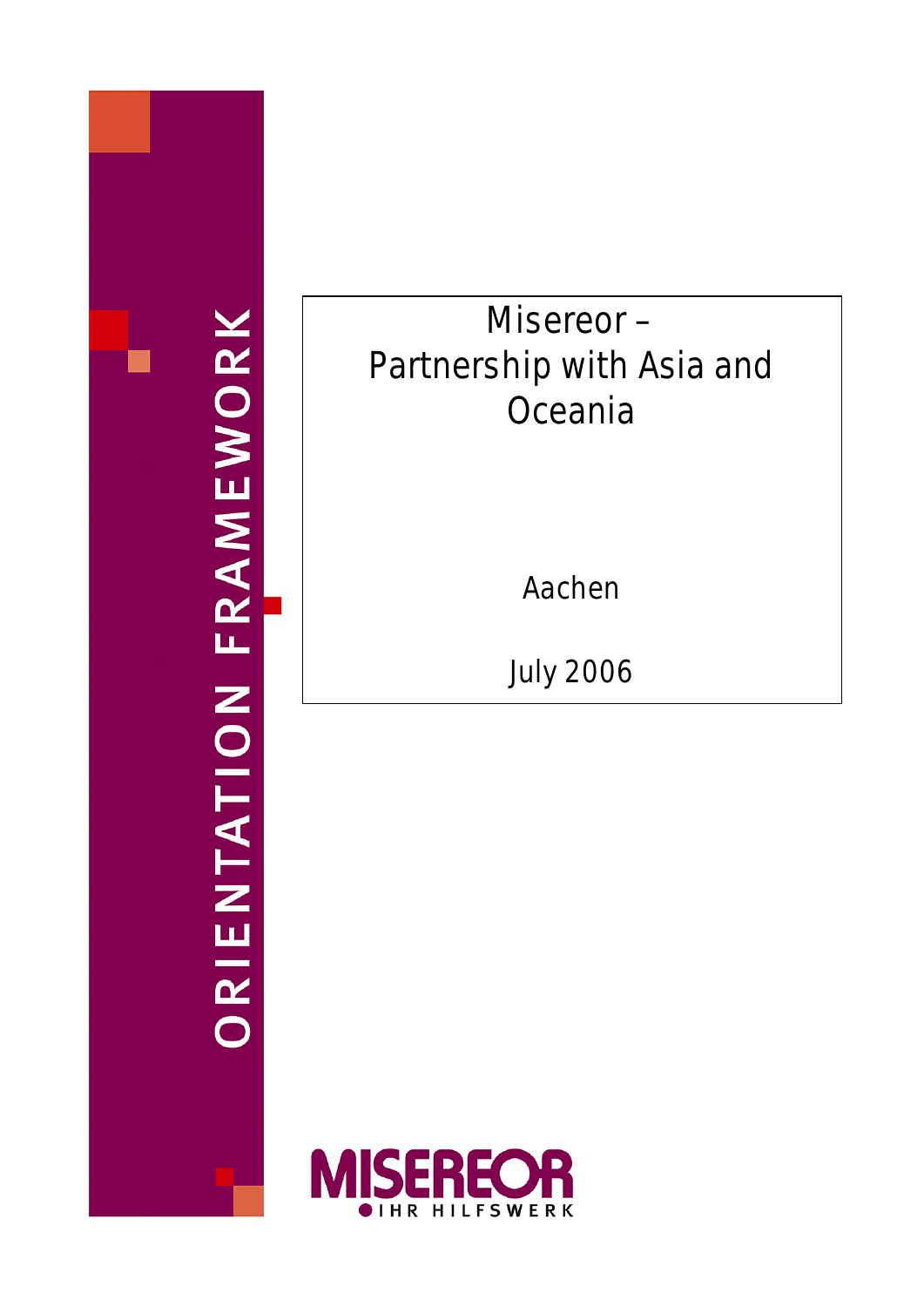Orientation Framework:

Published by: Misereor, The German Catholic Bishops' Organisation for Development **Cooperation** 

Edited by: Department Asia & Oceania

Place of Publication: Aachen July 2006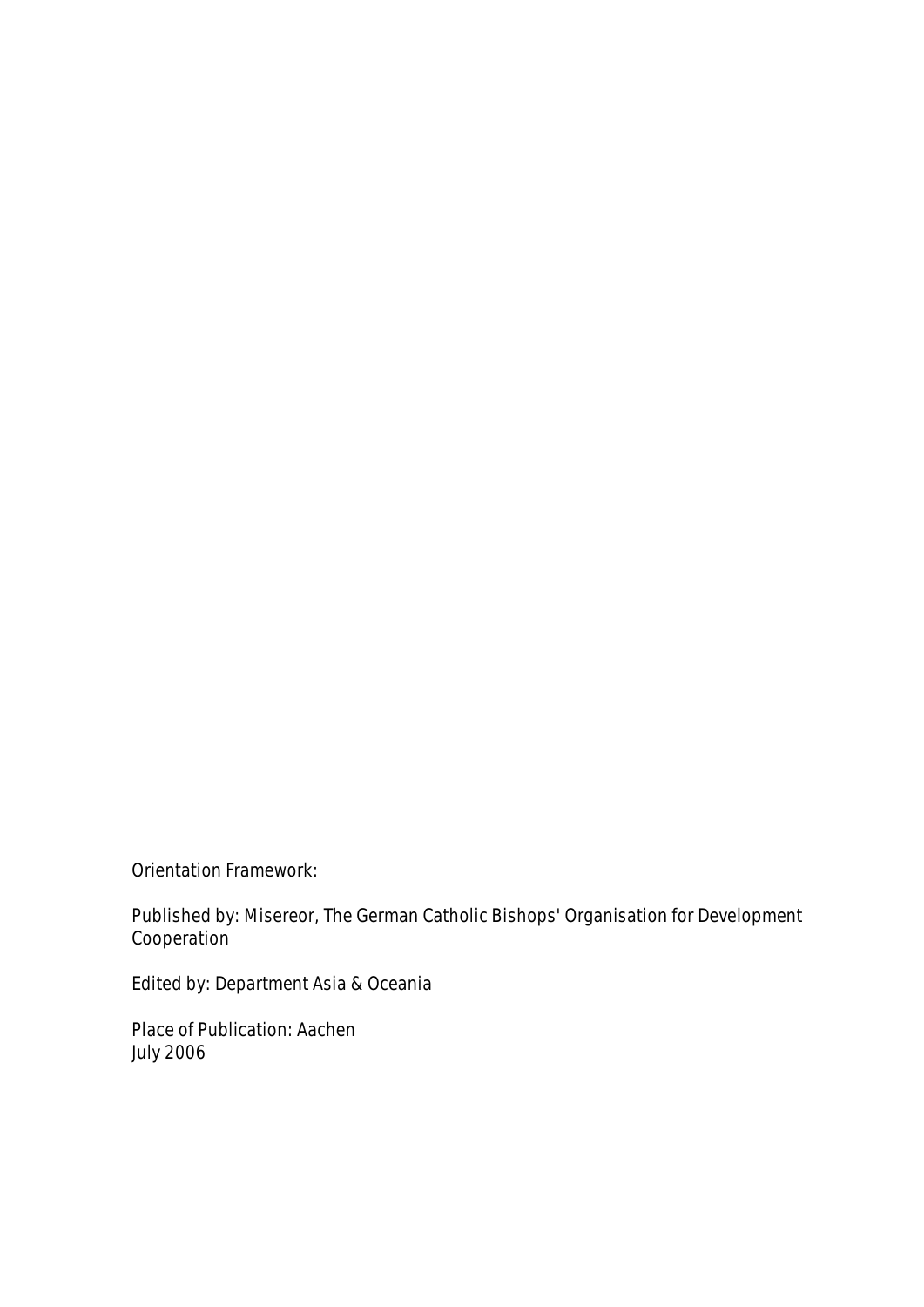Since 1958 Misereor has been cooperating with partners in Asia and Oceania. Working in a spirit of partnership has been a guiding principle from the outset: our partners in Asia and Oceania are themselves best placed to analyse the specific challenges and then to plan and implement corresponding responses (development projects as well as efforts to influence the political framework conditions, and the necessary lobbying and advocacy work). We seek an open dialogue with our partners that permits criticism from both sides and the sharing of experience. In this, Misereor is guided by the Catholic Church's Preferential Option for the Poor and the principles of Justice, Peace and Integrity of Creation that have always underpinned our work.

Misereor is the specialised agency for overseas development cooperation of the Catholic Church in Germany. Misereor and the German Catholic Central Agency for Development Aid/Katholische Zentralstelle für Entwicklungshilfe (KZE), founded in 1962 as the agency for co-funding projects with the German Government, cooperate directly as two legal bodies under one organizational roof. Misereor seeks and maintains partnerships with development organisations that benefit the poor, the neglected and the marginalised, irrespective of their religious convictions. In accordance with its statutes, Misereor supports a broad spectrum of development measures, but no missionary work - a fact that requires particular emphasis in many countries in Asia.

**Partnership as prime principle**

The partnership principle guiding our work proceeds from a basic understanding that shared visions and goals are a precondition for working together in a spirit of partnership. This forms the basis for a 'natural' - but not exclusive - partnership with the development offices, orders and religious congregations of the Catholic Church. In our cooperation with partners in Asia and Oceania in recent decades, we have also learned to work together with members of other faiths in fulfilling our mandate, to respect their independence and their sensibilities. It has often been pointed out to us that our spirituality based on a Christian view of humanity also enhances our credibility and facilitates cooperation.

As a result of the partnership approach, Misereor does not implement its own projects. Neither do we look for partners to implement 'our' projects, for instance by engaging local organisations to carry out pre-planned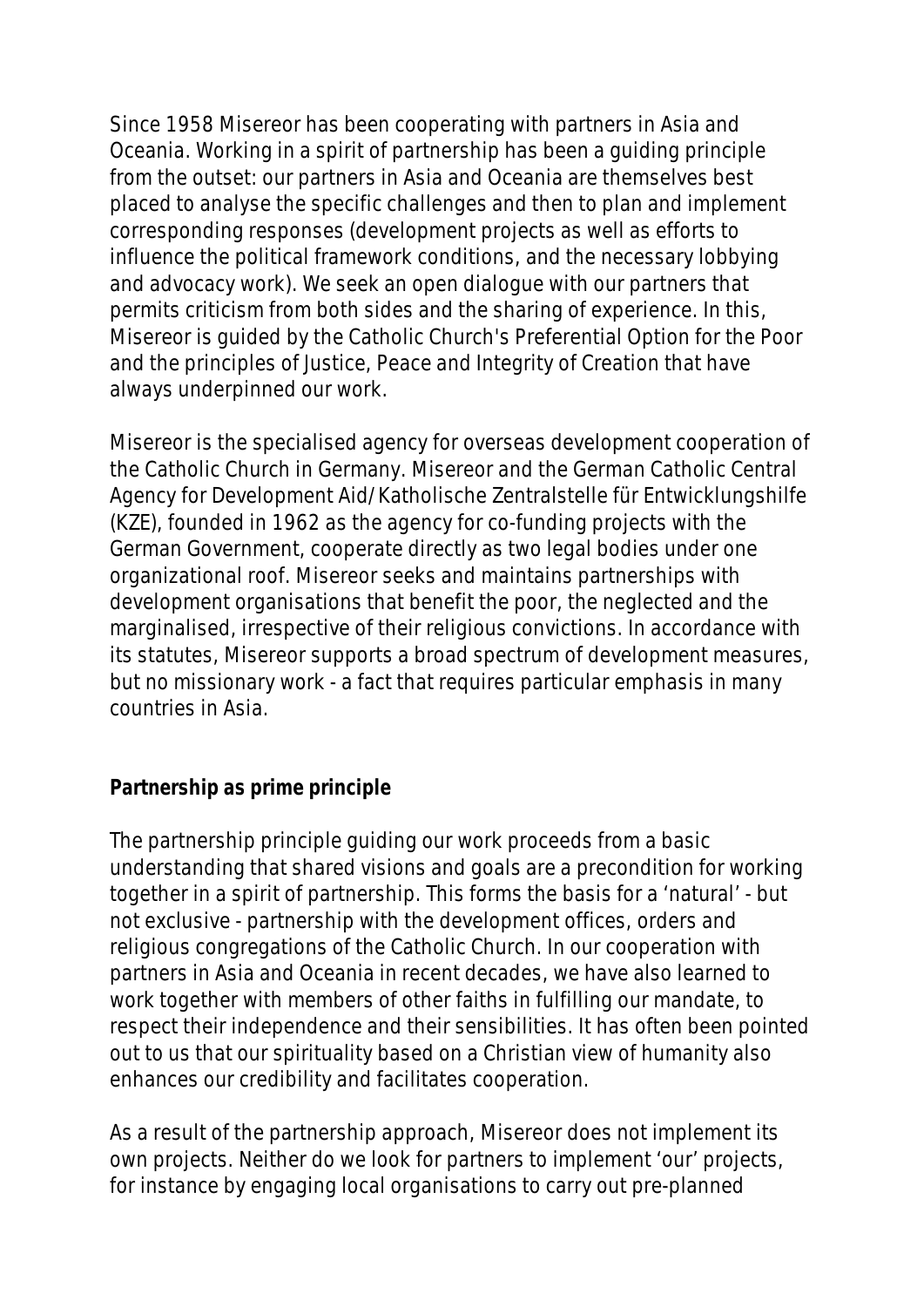projects under contract. Nor is Misereor aiming to export off-the-shelf concepts for development projects to Asia. In line with its partnership-based approach, Misereor does not maintain project offices in partner countries, either. Making use of a wide range of advisory and dialogue instruments, which can also include liaison offices in selected countries, we seek to promote common understanding and mutual learning. Misereor does not see itself as a donor agency in the traditional sense, whose main aim is limited to transfer money to Asia. We too (like our local partners) are of course dependent on financial support (donations and public-sector funding) in order to be able to promote development measures. We see ourselves as a partner organisation that also offers and promotes advisory and networking services to partners, and which undertakes lobby and advocacy work in Germany and Europe to support the cause and concerns of the poor (for example in the field of the improvement of labour conditions of women workers in the toy production in Asia). To be a partner in common development efforts means for us also that we are prepared to be criticized by our partners.

As a development organisation Misereor's main task is not in the field of emergency aid; nevertheless, we feel called upon to act in the face of natural disasters and serious political crisis situations. Experience gained in large-scale disasters that have occurred in recent years shows that a strict separation of emergency aid and longer-term measures is artificial. In many cases, our partner organisations themselves have also been affected by disasters and crisis situations. We focus on development-oriented emergency aid and longer-term reconstruction, especially as the basic principles underpinning these are the same as those applying to development work overall.

## **The poor as social actors**

Many decades of cooperation with partners in Asia have enabled our partners and us to acquire a wealth of experience. The Asian continent and Oceania, with their cultural, economic, political, religious and historic heterogeneity, are marked by not just economic but also social dynamism that is co-driven by the poor, i.e. social realities are transformed by the poor themselves. Numerous development processes show that the poor too have skills and resources to break down social barriers, to secure basic needs self-reliantly, to influence decision-makers, monitor their actions, and reorganise societal processes. Increasingly, this is not just happening in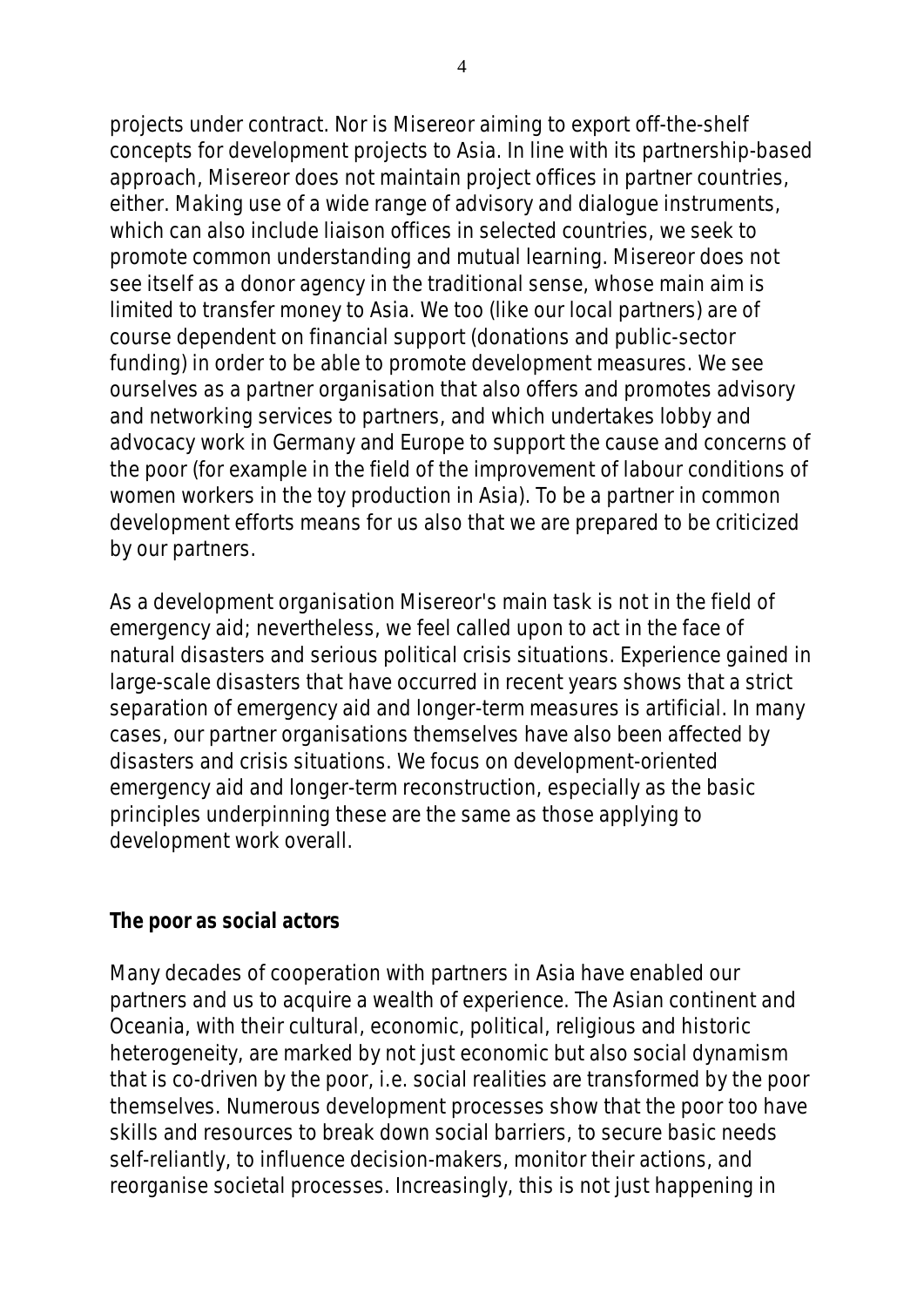individual projects: development processes are becoming networked at regional and national level and also beyond national borders, as for example in the area of urban poverty. We have learned that being poor does not automatically translate into being helpless. We have also taken on board the fact that these successes cannot be achieved overnight, but are the result of long-term experience and persistent endeavour. Development takes time.

Observing how poor and disadvantaged population groups have succeeded in improving their material and socio-political situation, in standing up for their rights and even in influencing policy has helped us time and again to overcome setbacks. The contacts to people in partner countries, often going back many years, have also been a great source of strength.

At the beginning of the  $21^{st}$  century, Asia is increasingly in the spotlight, in particular on the economic front, and countries such as China and India are regarded as engines of the global economic upswing. But by training our eyes on Asia as an economic force, we can easily overlook increasing income disparities, the possibility of growing social tension, and the fact that more and more people are being pushed towards the margins. Through our development cooperation activities with partners in Asia and Oceania and in our educational, lobbying and public-relations work in Germany, we are attempting to counter this and to raise awareness of the social issues. Asia stands for more than economic growth under the banner of globalisation. Asia is a continent whose people have a rich cultural, social and spiritual heritage and future. It is our task to promote this view of Asia in our own country and to inform and educate our audiences accordingly.

## **General guidelines of Misereor's commitment**

Misereor works with partners in almost all countries in Asia and some in Oceania (see annex: Fact Sheet). By analysing the most pressing challenges and through dialogue with partners, we have worked out general guidelines for our activities. The work of Misereor and its partners is intended to help

• gradually achieve more just living conditions, above all for the poor and disadvantaged. This includes working for civil and political human rights, and to establish economic, social and cultural human rights (for example the right to decent housing, adequate health care and access to education);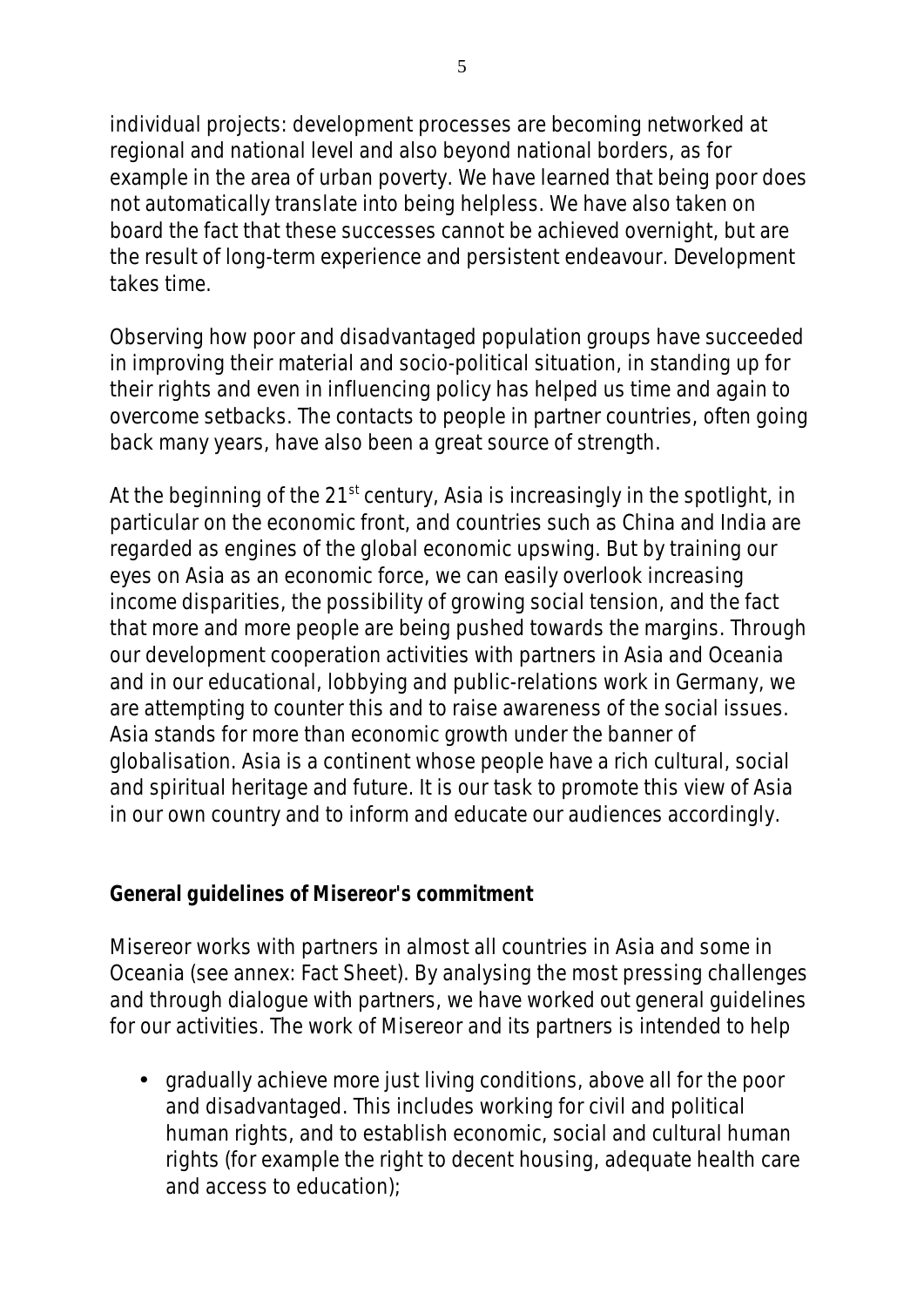- reduce the potential for (violent) conflict and create the conditions for peaceful coexistence irrespective of people's religious, ethnic or cultural backgrounds. This also includes promoting interfaith understanding and dialogue, which is especially important in the Asian context;
- promote basic values relating to a Christian view of humanity (values also shared by other religions). Above all, this includes changing attitudes towards the disabled, the sick, the elderly and the poorest of the poor, as well as promoting values such as tolerance, peaceful (democratic) decision-making in society, and the scaling back of dominant power relations etc;
- strengthen civil-society organisations, including Church partners, with the expressed aim of enhancing their performance capability in many countries;
- ensure the sustainability and viability of our natural environment. This especially concerns efforts to protect genetic resources (biodiversity), land-use systems that help secure a life of dignity for coming generations, and the conservation of essential natural resources such as (drinking) water, air and soil;
- ensure livelihood for and strengthen the capacity of the poor to cope with problems of day-to-day survival.

**Approaches of our commitment**

In order to set a course for our work in individual countries and regions, it is necessary to evaluate results and experience on a regular basis and to analyse the (changing) country and region-specific challenges in a dialogue with our partners. The methodological challenge lies in developing further the link between thematic and country-specific priority areas, which will ultimately feed into the development of the individual country orientation frameworks. The two-pronged methodological approach outlined here, encompassing both (sectoral) themes and regional priority areas, is reflected in the structural organisation of Misereor's work, namely in the form of thematic groups functioning parallel to regional work groups. We currently operate the following thematic groups: Food Security, Land Use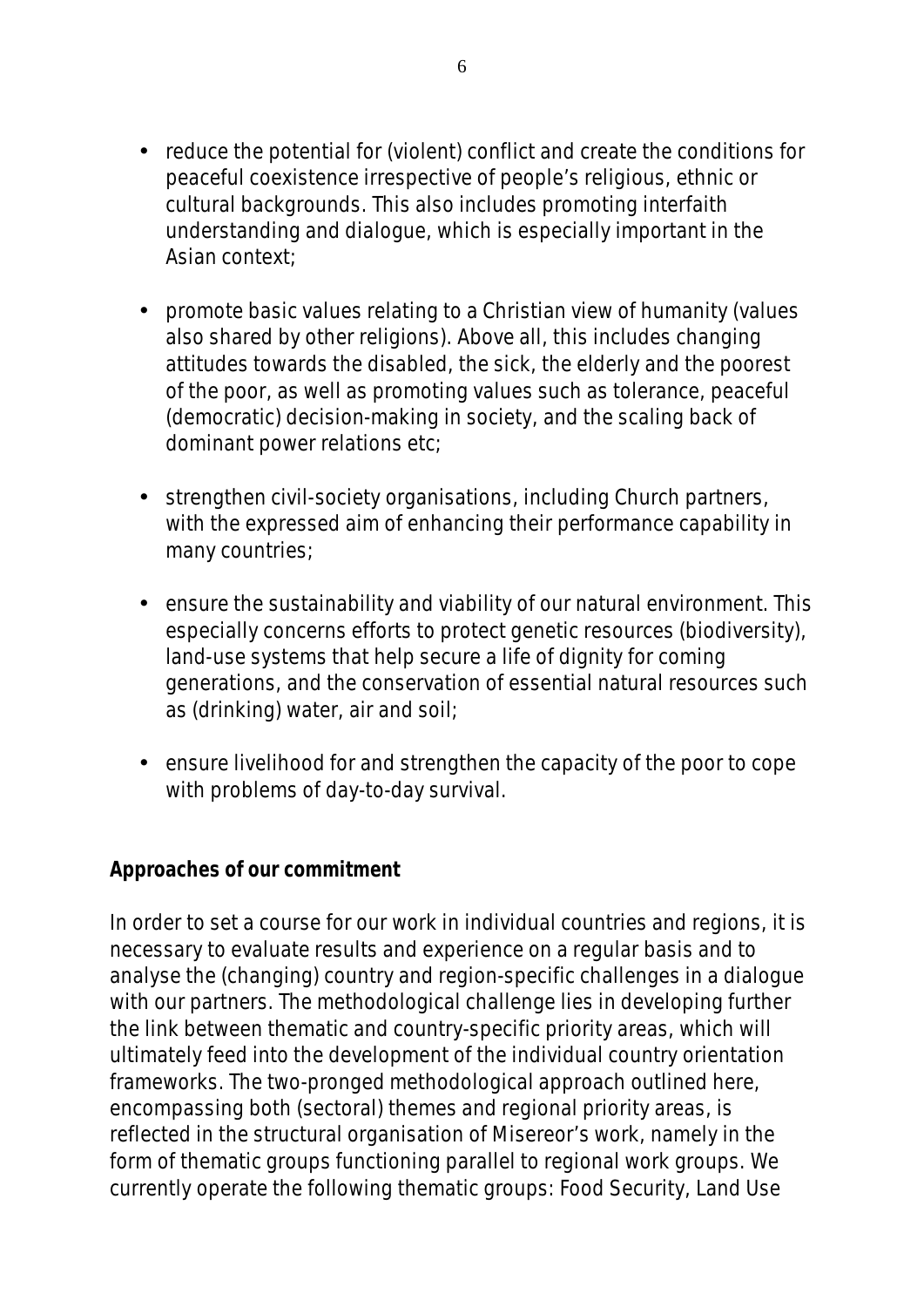and Environment; Impact and Quality; Urban Poverty and Urban Development; Human Rights; Health; Peace and Civil Conflict Management; Gender; Participation. A special group is looking into the challenge presented by HIV/AIDS. In addition to these thematic groups specialists are working on topics like vocational traininig, microfinance and business development for the poor.

**Impact as basic orientation**

The approach outlined for drawing up country orientation frameworks consciously implies a lack of standard (i.e. exclusive) answers to the question about which projects are to be promoted in Asia/Oceania or in individual countries. This is also due to the impact orientation of our own work and that of our partners – a topic accorded increasing attention. At the forefront are efforts to bring about real social changes that benefit the poor and disadvantaged in society rather than centring on the evaluation of the achievement of objectives by individual projects in terms of targets or purely quantitive indicators (such as the number of projects, number of beneficiaries etc.).

When setting the priority areas necessary for our work, it is always important to take into consideration our impact potentials and also those of our current or future regional partners. The "impact potentials" concept includes an assessment of available competencies of our own staff, as well as those of the partner. The priority areas thus derived are necessarily subjective, as we assume that we and our partners are particularly effective in those areas where we also have special competencies, know-how and scope for action. In other words: we concentrate our interventions especially in those areas where we and our potential partners are particularly effective. On the other hand, this focus on impact implies a conscious and thorough analysis and discussion of the effectiveness of our work and that of our partners.

In the definition of regional and sectoral priority areas, it is also important to assess the complementarity of other actors (e.g. other Church-based development agencies and NGOs), of networks, and of governmental or multilateral organisations. There is still much to be done in the area of complementary action, with the goal of raising the effectiveness of interventions.